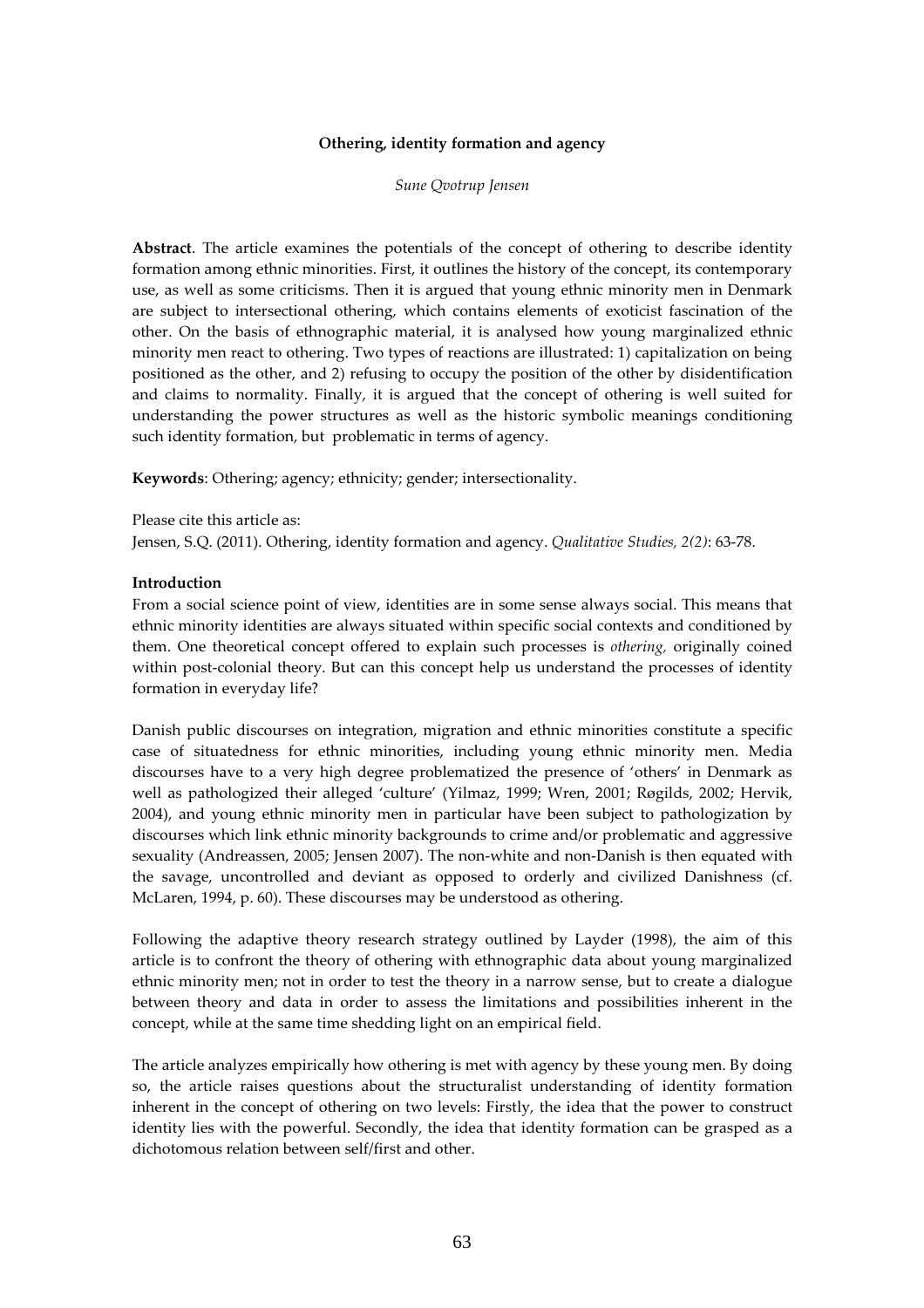The article starts by outlining some theoretical considerations about othering and identity formation. The next part of the article analyses ethnographic data in order to examine whether these young men are 'becoming the other self'. First, strategies which capitalize on othering are analysed. Next, strategies which can be interpreted as refusal of the category of the other are analysed. Finally, the conclusion sums up the empirical results and discusses the limitations and potentials of using the concept.

## Theoretical considerations about othering and identity formation

Although first coined as a systematic theoretical concept<sup>i</sup> by Spivak in 1985, the notion of othering draws on several philosophical and theoretical traditions. Significantly, the concept draws on an understanding of self which is a generalization of Hegel's master-slave dialectic as developed in Phänomenologie des Geistes. Hegel is often – in what Heartfield (2005) calls a dispirited version of Hegel – read as a theory of self and other in which the juxtaposition towards the other constitutes the self.

This understanding of self and other is prevalent in de Beauvoir's The Second Sex (1997). Here, de Beauvoir describes how men are regarded as the norm and women as the other. With reference to Hegel, de Beauvior universalizes a theory of self and other in relation to both gender and other hierarchical social differences (1997, p. 16). She furthermore argues that the otherness of women produces subjectivity since 'women exist – and are only conscious of themselves – in ways that men have shaped' (Hughes & Witz, 1997, p. 49).

Early postcolonial writing is another theoretical reference point (Said 1995/1978). Said writes of an imagined geography, which constructs the Orient as other in a reductionist, distancing and pathologizing way. At the same time as being exotizised, the Orient is incorporated and fixed, as the function of orientalism is 'at one and the same time to characterize the Orient as alien and to incorporate it schematically on a theatrical stage whose audience, managers and actors are for Europe, and only for Europe' (pp. 71-72, emphasis in original).

A third stepping stone is the ideas of psychoanalyst Jacques Lacan. Two important points can be derived from Lacan: Firstly, that language plays a central role in constituting identity. This understanding of identity later led Althusser to coin the notion of interpellation (1971), a notion grasping how individuals are hailed by ideology to occupy specific subject positions, thereby achieving identity. Secondly, Lacan stresses that identity is fundamentally gained in the gaze of the powerful (Gingrich, 2004, p. 11).

Drawing on the sources outlined above, Spivak was the first to use the notion of othering in a systematic way. Although Spivak uses the concept in a review of Derrida as early as 1980, it is not until 1985 that the concept is used systematically in her essay "The Rani of Sirmur"ii. Here Spivak analyses three dimensions of othering present in archive material of the British colonial power in India.

The first dimension is illustrated by the English Captain, who travels around Sirmur on horseback to tell the natives, who their masters are. He describes in a letter how he journeys around colonial India to make the people aware 'who they are subject to' (Spivak, 1985, p. 254). In sociological terms, this dimension is about power, making the subordinate aware of who holds the power, and hence about the powerful producing the other as subordinate.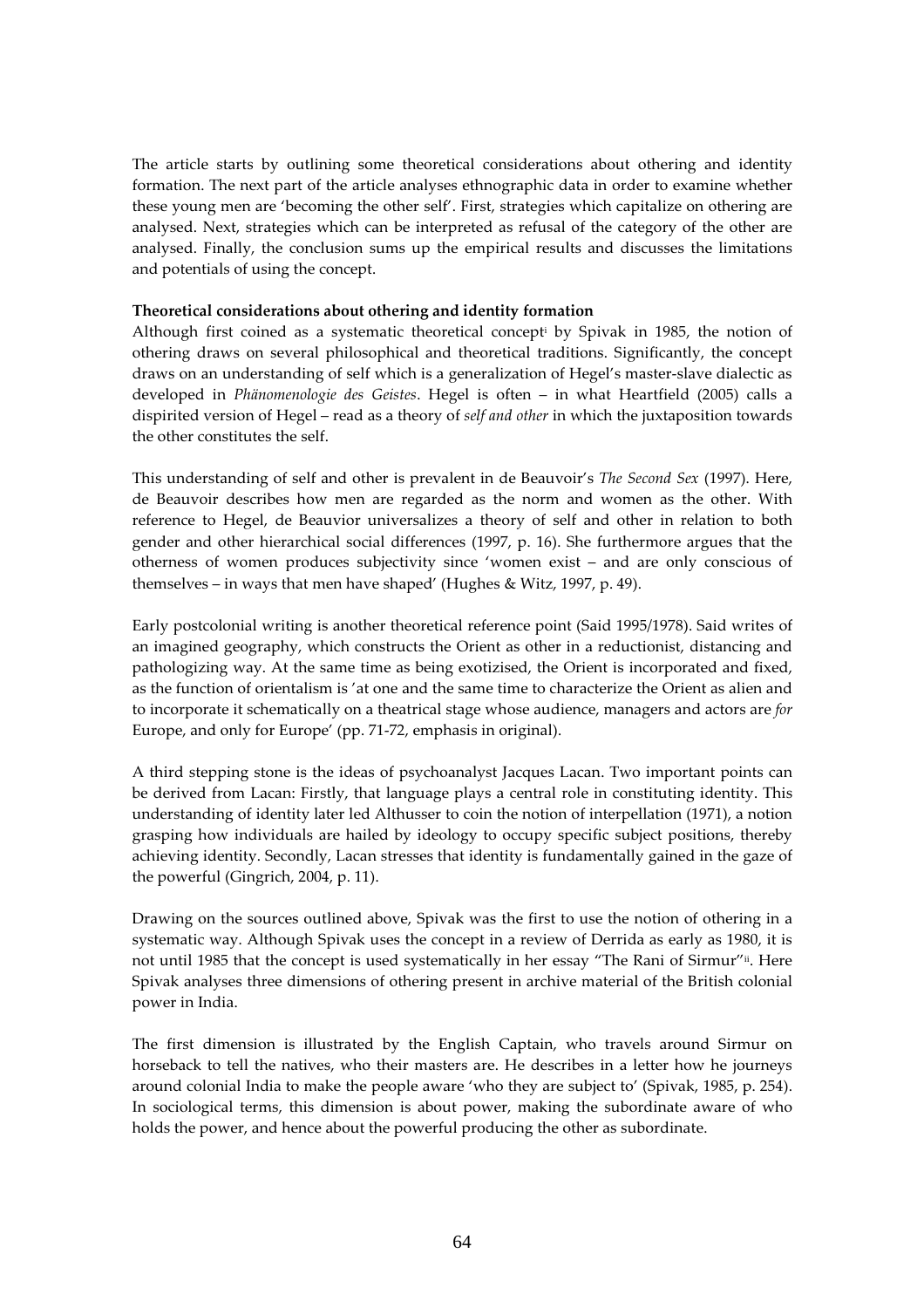The second dimension is illustrated in a letter from a General who writes about 'these highlanders' that 'I see them only possessing all the brutality and purfidy [sic] of the rudest times without the courage and all the depravity and treachery of the modern days without the knowledge of refinement' (Spivak, 1985, pp. 254-5). In sociological terms, this dimension is about constructing the other as pathological and morally inferior.

The third dimension is illustrated in a letter from the Board of Control in the British East India Company which argues that the Indian Army in Colonial India should not be given access to knowledge and technology, i.e. 'the master is the subject of science or knowledge' (Spivak, 1985, p. 256). This dimension of othering implies that knowledge and technology is the property of the powerful empirical self, not the colonial other.

It is worth noting that othering is described by Spivak as a multidimensional process, in the sense that it touches upon several different forms of social differentiation, and that othering as a concept can therefore be combined with what has later been conceptualised as intersectionality (Crenshaw 1989; 1991), or interlocking systems of oppression (Collins, 1989) in feminist theory (see Collins, 2000; Brah & Phoenix, 2004; Gans, 2008). According to Spivak, in the case of the Rani, the process of othering is classed and raced as well as gendered. Importantly, to speak of othering is then not an alternative to speaking of racism(s)/sexism or class, but a way of addressing an aspect hereof (Wren, 2001, p. 144). Hence othering concerns the consequences of racism, sexism, class (or a combination hereof) in terms of symbolic degradation as well as the processes of identity formation related to this degradation.

To sum up, the theory of identity formation inherent in the concept of othering assumes that subordinate people are offered, and at the same time relegated to, subject positions as others in discourse. In these processes, it is the centre that has the power to describe, and the other is constructed as inferior. It should be noted that the concept in Spivak's version does not focus on the fascination of the other, as it does not evolve around ambivalence or the exoticism of the colonial gaze. The other is always the other as in inferior, not as in fascinating.

Spivak's conceptualization is in accordance with contemporary uses of the concept: For instance Andersson uses the concept in relation to racialization processes that affect first generation Europeans (2010, p. 7); Lister defines othering as a 'process of differentiation and demarcation, by which the line is drawn between 'us' and 'them' – between the more and the less powerful – and through which social distance is established and maintained' (2004, p. 101); Schwalbe as '…the defining into existence of a group of people who are identifiable, from the standpoint of a group with the capacity to dominate, as inferior' (2000, p. 777), or as '…the process whereby a dominant group defines into existence an inferior group.' (Schwalbe et al. 2000, p. 422). Othering at the same time produces difference and problematizes it, in the sense that the group which is othered is also in the process defined as 'morally and/or intellectually inferior' (Schwalbe et al., 2000, p. 423). 'The others' are reduced to stereotypical characters and are ultimately dehumanized (Riggins, 1997, p. 9; Lister, 2004, p. 102). Such processes imply reduction and essentialization in the sense that those who are othered are reduced to a few negative characteristics. Consequently I define othering as discursive processes by which powerful groups, who may or may not make up a numerical majority, define subordinate groups into existence in a reductionist way which ascribe problematic and/or inferior characteristics to these subordinate groups. Such discursive processes affirm the legitimacy and superiority of the powerful and condition identity formation among the subordinate (see also Jensen, 2010a).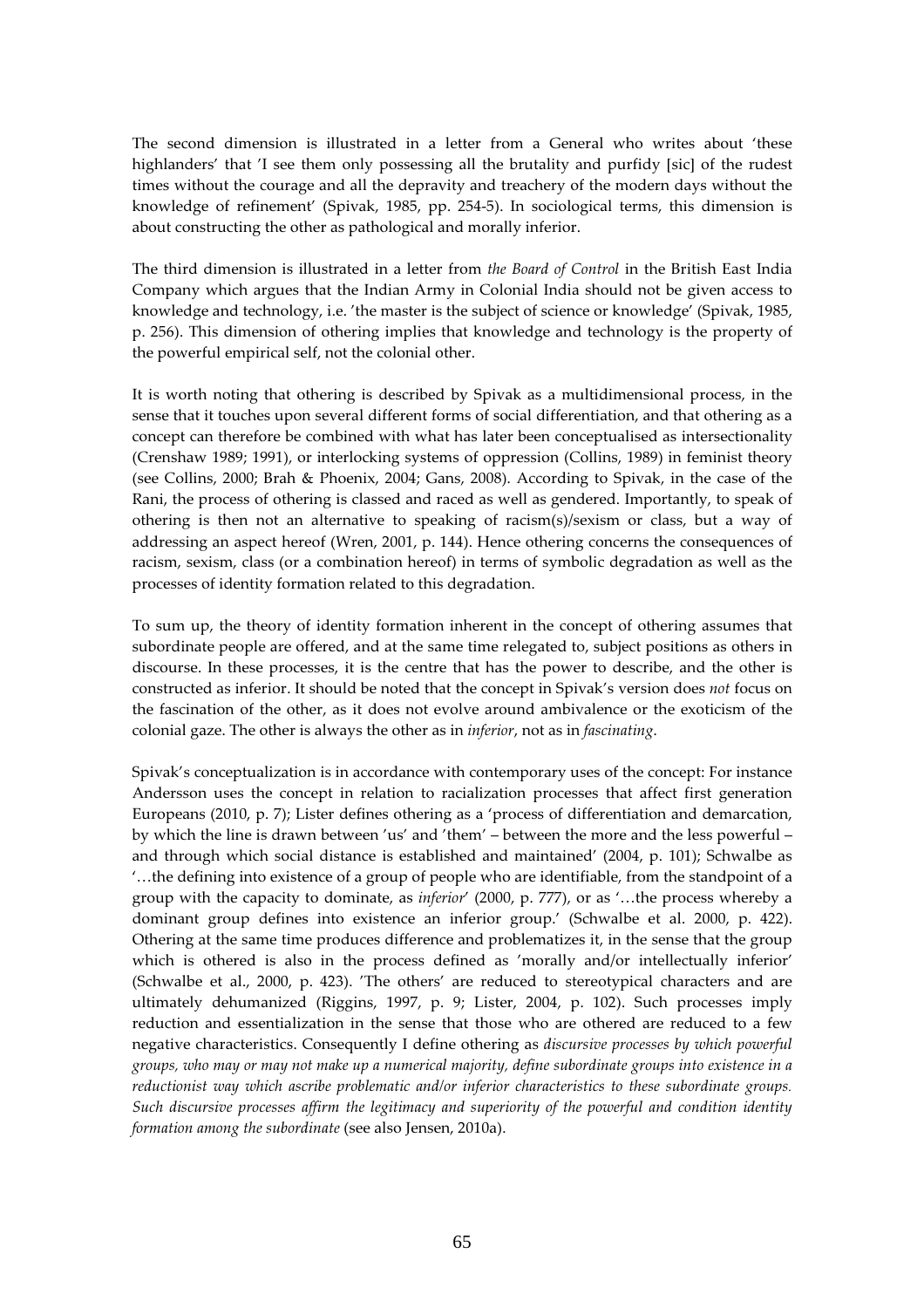While the understanding of identity formation inherent in the concept of othering can be productive, it also raises certain objectives. It has thus been argued that the concept of othering is binary as it is based on the dichotomy of the first and the other, rather than that which transcends these binaries (Gingrich, 2004). Such an understanding of identity is parallel to an understanding of language in which signs become meaningful in opposition to what they are not. Or in the words of Diken, 'the marked term is in fact necessary for the primary term to be defined' (1998, p. 41). Generalizing such structural thinking to matters of social identity can be problematic since it sets up a frame of reference which fails to see the in-between, or the 'thirdspace', to borrow a term from social geography (Soja, 1996). Furthermore those who are othered do not appear as active subjects. Consequently Bhatt criticizes postcolonial theory for being 'a kind of heroic, narcissistic victimology that cannot name itself as such', and notes that '[i]n postcolonial theory, the subaltern is simply voiceless' (2006, p. 101). Other writers have, with explicit reference to Spivak's use of Lacan, spoken of a 'psychoanalytical fatalism in critical disguise' (Gingrich, 2004, p. 11). Hence Gingrich argues that in Spivak's theoretization, othering is something done by the powerful majority, and those who become 'the other' are objects in a process of colonial interpellation (2004).

These critiques call for theoretical considerations about agency, which I here define as the capacity to act within as well as up against social structures. I am in particular interested in what McLaren calls oppositional agency (McLaren, 1994) whether or not it takes the form of explicit political stance. In other words resistance is central to my analysis.

One could argue that identifying resistance requires consciousness and explicit purpose among those who are said to resist. As Raby has pointed out, this criterion would however hinder us from grasping resistance among young people who often act less from explicit and conscious motives and more from an only partially conscious feeling of injustice (2005). Hence a wider understanding of resistance as oppositional agency is applied here.

My analysis focuses on two forms of agency, which can both be argued to have a dimension of resistance. The first I have termed *capitalization*. This form of agency, which is explained further below, relies not on refusing othering discourses per se, but by appropriating (elements of) them in an attempt to imbue the category of the young ethnic minority man with symbolic value. Resistance here takes the form of refusing to be devalued. However this form of agency also has a dimension of reproduction as it draws on stereotypical images. The other form of agency I term *refusal*. This form of agency relies on articulating distance from the category of the ethnic minority young man, explicitly or through irony, and on refusing to occupy the position of the other.

While admittedly such a distinction could be theoretically deconstructed it here serves the purpose of grasping empirical variation in reactions to othering.

# Becoming the other self?

The rest of this article will use othering as an analytical starting point for understanding cultural processes of identity formation in everyday life. I address how and to what extent othering conditions identity formation by analyzing how a specific group of actors react to the othering they are subject to.

While a full documentation of the discursive othering of the category of young ethnic minority men falls outside the limits of this article, Andreasen has demonstrated how public Danish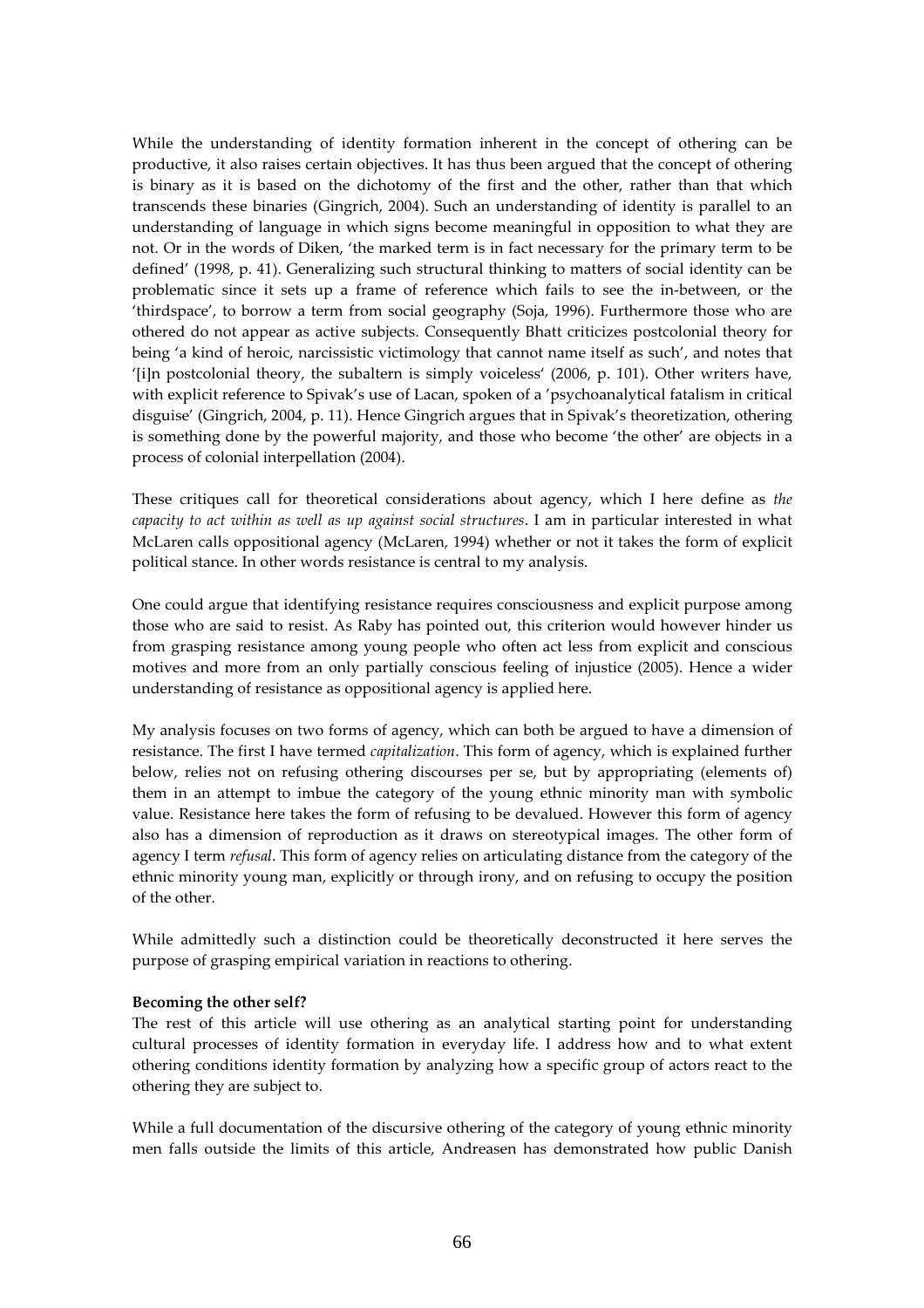discourses about these young men draw heavily on cultural racism (2005). Hence, these young men are successively being portrayed as highly problematic.

Andreassen has analyzed how media stories revolve around a representation of dangerous 'young visible minority males' involvement in what newscasters and journalists labelled gangs or groups' and 'how they gather in city centres, how they commit crimes and violence' (2005, p. 77, see Alexander, 2000 for British examples). Andreassen has also shown how minority men are portrayed as having a 'dangerously high libido' (2005, p. 215), and how 'the media looked at the visible minorities with a gaze embodied with fear and myths about hyper-sexuality' (p. 221). Such discourses about sexually dangerous black Muslims draw on historical Western fetishism and sexualisation of the black male body, which ambivalently combine fear and fascination (Mercer & Julien, 1988).

Drawing on Andreassen, it is therefore possible to argue that these young men are subject to intersectional othering, which is explicitly related to race, ethnicity and gender, and implicitly to generation and urbanity.

The following analysis of how these young men react to othering is based on qualitative ethnographic data from a fieldwork among marginalized young men with ethnic minority background in Denmark. The data was collected as part of my PhD project investigating the meaning of gender, ethnicity and style in the everyday life of these young men (Jensen 2007). The fieldwork took place in three youth clubs and a social project for excluded youths in three Danish cities. Two were ordinary Danish youth clubs (one attended May-December 2001 and September 2003, the other October-November 2005), another an youth club assigned a special role in work with troubled visible ethnic minority youth (attended April 2004-September 2005) and the last a social project working with marginalized young people offering an alternative way to finish school (attended October 2003 to April 2004). A total of 126 participant observations were conducted. Most observations took place during the evenings (typically 3-4 hours). In addition to informal conversations, a total of 23 young men aged 15-25 were interviewed in 18 taped semi-structured qualitative interviews with the duration of between 30 minutes and 2 hours. In addition to interview and observation data I draw upon material from magazines, music as well as the internet, so that my empirical material makes up what Löfgren refers to as an 'empirical bricolage' (1987). Since it is impossible to present the full material in this article, the fragments offered here should only be considered illustrations of motifs that appear often in my data.

Given the nature of fieldwork, the timing and phrasing of the invitation to participate in the research varied, but all informants were informed that I was visiting the clubs to do research. The young men were typically informed that the research was about 'the culture that young people make themselves' (reflecting an interest in cultural agency and distancing the research from cultural essentialism), and that it was 'about possible differences between boys and girls' (reflecting an interest in gender). Informants who participated in formal interviews were given a more detailed description of the research.

All interviews and observation data were coded in Nvivo. The analysis presented in this article cannot, however, be described as simply stemming from the empirical data in any positivist sense. My approach has been inspired by Willis' idea of the theoretically informed ethnographic study (1997) and Layder's adaptive theory approach (1998) implying that analysis develop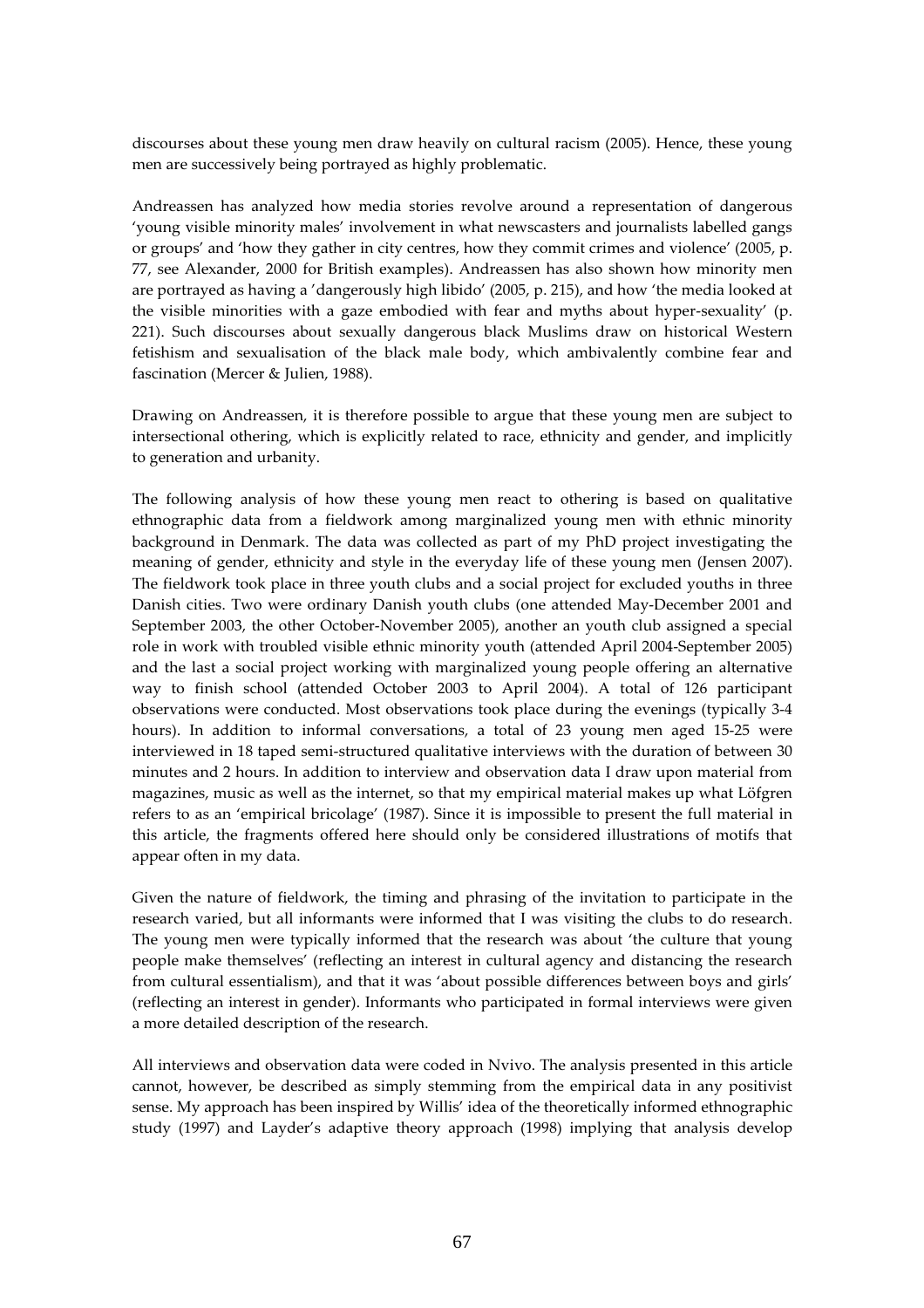through a dialogue between theory and data, but also that there can be no obligation of loyalty towards pre-given theories.

Admitting the risk that such a description can in itself be othering, my sample can be described as follows: The youth clubs and the social project were chosen because of their locality and/or their social work with young people. The young men I interviewed and/or focused on in my fieldwork were marginalized in terms of different dimensions: Many had problems with school, most were considered by social workers to have social problems, and many were criminalized to varying degrees. Most of the oldest men in the sample had problems finding work/apprenticeships, and all had parents who were on the margin of the labour market. The young men had different ethnic minority backgrounds, with parents from Somalia, Turkey, Kurdistan, Palestine, Iran, Pakistan, the former Yugoslavia, Iraq, Ghana, Gambia and other national contexts. All names used in the text are pseudonyms.

It should be noted that my situatedness as a white, ethnic majority, middle class man played a role in the in the social logic of my research. I consider field work a meeting of (complex) social positions as well as a meeting between unique individuals. This means that in some situations the young men would speak to, and react to, my position from their position rather than react to me as an individual person. Consequently my relations to the young men varied a great deal during the fieldwork. Sometimes I was explicitly considered a 'friend' at other times I was positioned as member of a powerful majority resulting in more troublesome field relations. I consider this to be largely due to contemporary Danish discourses framing the field relations. A full analysis of this problematic falls outside the limits of this article (see Jensen 2009), however it should be emphasized that some of the data analysed in this article, most notably the motif of claiming normality, were in my interpretation produced as the result of the relational interplay of social positions in the interview situation (see below).

# Capitalizing on othering

As argued above, the category of young men present in my sample are subject to intersectional othering in current Danish discourses. My ethnographic material showed, however, that these discourses could sometimes be appropriated in collective, cultural processes, which could be termed subcultural in the neo-Birminghamian sense (Carrington & Wilson, 2004; Jensen, 2010b), i.e. processes that in some sense answer a collectively shared situation. Sometimes such answers can take the form of constructing subcultural capital (Thornton, 1995). Below, the term capitalization and the verb to capitalize are used to emphasize that the creation of capital is an active process involving agency. However, such agency is socially situated, and I therefore agree with the critics who advocate rethinking the concept of subcultural capital, situating such capitalization in relation to hierarchical differentiation and power (Skeggs, 2004; Carrington & Wilson, 2004; Jensen, 2006). As mentioned above it could be argued that capitalization as a form of agency has a dimension of resistance as well as a dimension of reproduction. In my material, it is by mediating otherness through elements of style taken from hip hop that othering can be capitalized upon, so that the self can be stylizediii and become attractive. In other words, the position of the other can become imbued with value if versioned through a hip hop iconography of black masculinity.

In my fieldwork, this was illustrated by the way some of the young men presented themselves on a Danish Internet chat site called Arto. Admir had chosen the username Thug-gangsta. This name is inspired by the rapper 2Pac, who has been pictured time and again with the word 'Thug' tattooed in gothic letters across his naked muscular torso. Hirsi had chosen the name lil'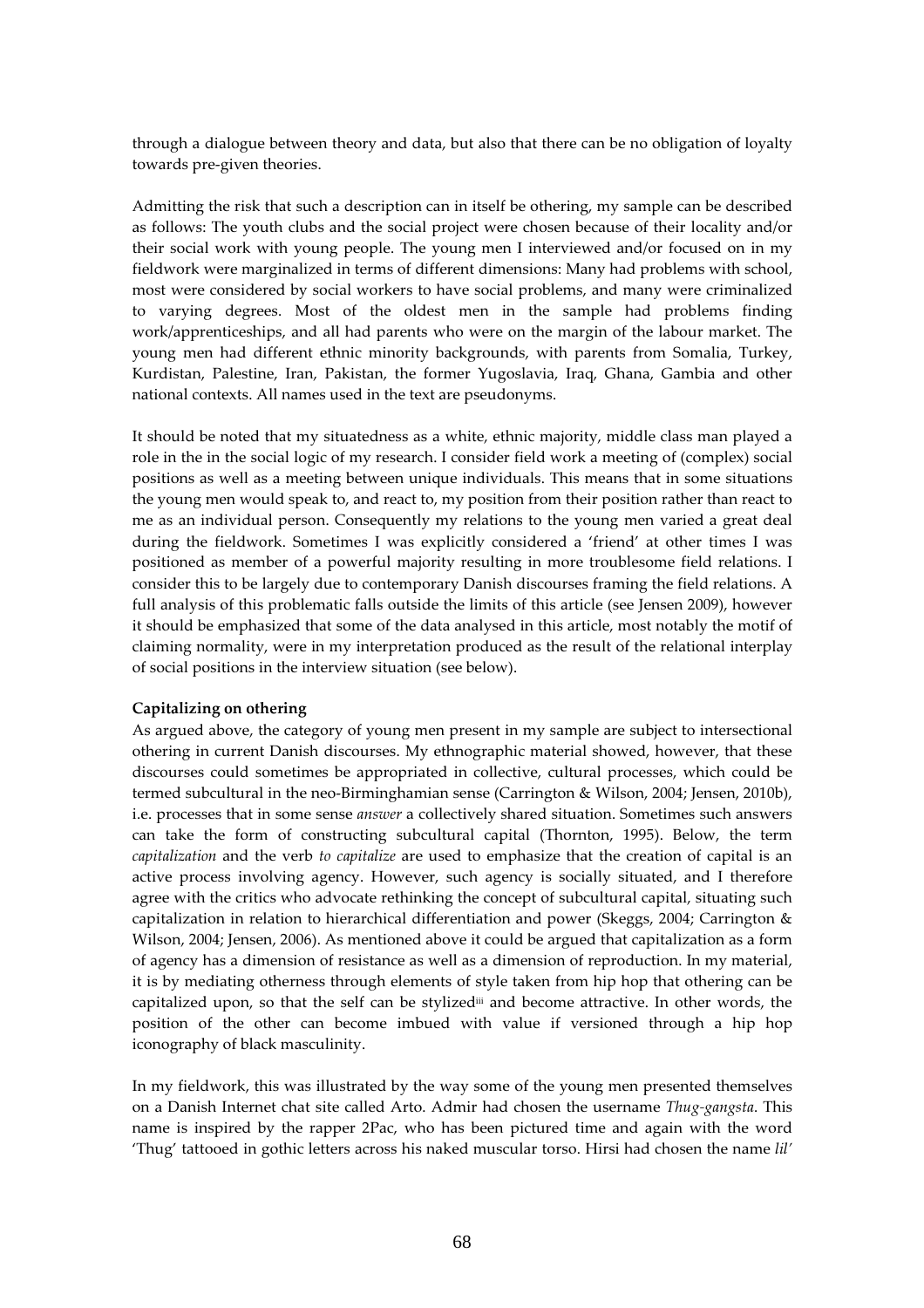gangsta', referring to the fact that he was rather short. Abdilatif had chosen the name 8210-cent, a clever amalgam combining the local zip code for Århus Vest – the stigmatised part of Århus<sup>iv</sup> where he lived – and global hip hop culture in the form of the popular rapper 50-cent. Nadim had chosen the name "Perker4Livet", meaning Perkerforlife. The term 'perker' is a strongly derogatory Danish term for immigrants from the Middle East or North Africa sometimes appropriated by the young men themselves in their slang<sup>v</sup>. The name Perker4livet is clearly inspired by the name of the Danish perker rap group 'perkerforlife', who spell their name P4L. This, again, is a reference to the Los Angeles based gangster rap group NWA's second album Niggaz for life (Ruthless Records, 1991). However, Nadim later changed his username to 'HotPerker', which does not entail any specific reference to hip hop, instead accentuating the latent sexualization inherent in the specific othering that these young men are subject to. During my fieldwork, I have seen the profile pictures uploaded by Nadim and Abdilatif. In the pictures they pose like Afro-American rap or R'n'B stars, in street-wear with bandanas under their baseball caps.

These usernames and self-made photos illustrate that, given the opportunity to version identities in a virtual space these young men often pick a hip hop identity. Identifying with hip hop is quite common in the contemporary youth cultural terrain. However, the identification has two specific dimensions: 1) Marginality is important as a basis for identification, and 2) hip hop makes it possible to ascribe value to racialized bodies marked by black hair and brown skin. The combination of usernames and self-made pictures points towards a stylization of self, a situated agency building on elements from hip hop to ascribe positive value to their position as others.

Similar ways of versioning the self can be observed among young men producing rap music. In recent years, the Danish hip hop milieu has seen the emergence of a subgenre often referred to as 'perker rap'. Highly controversial, this subgenre can be said, on the one hand, to reflect marginality while on the other to stage marginality so that marginality is turned into a brand, in an attempt to locally capitalize on othering. One of the representatives of this genre was the rap group Pimp-A-Lotvi.

One of the rappers affiliated with Pimp-A-Lot was 'Niggeren i slæden', which roughly translates into 'The nigger in the ride'. He later changed his name to Johnson, referring to his real name Marc Johnson, but also to a slang word for phallus. When interviewed about the name change in Döner – a lifestyle magazine targeting young ethnic minority men – he explains that the name change is related to him 'not getting a hard-on every time I smell pussy'. The interviewer then jokingly asks whether Johnson might suffer from erectile dysfunction; something Johnson dismisses with an 'I wish so', implying that his problem is the reverse (Interview in Döner no. 1, 2003). By doing so, he stages himself as a young virile black man – a staging that connotes and draws upon the Western sexualisation of the black male body present in the current Danish representations of young ethnic minority men as sexually dangerous. Staging oneself as virile and libidinous is then a form of sexualisation of the self made possible by historical and contemporary discourses about black male hypersexuality. Later in the interview Johnson also stages himself as a sexual object in a way that is closely linked to dangerousness, when he states that 'I only meet those girls who look at me, and then they know that I'm a player' and explain that ' they think I look like a criminal and that turns them on.' (Interveiw in Döner no. 1, 2003). These accounts illustrate the relation between being dangerous and being sexy. Johnson speaks of himself as a man – young and black – who is sexy because he is (perceived as) dangerous. As a person who is read off as dangerous because he looks 'like a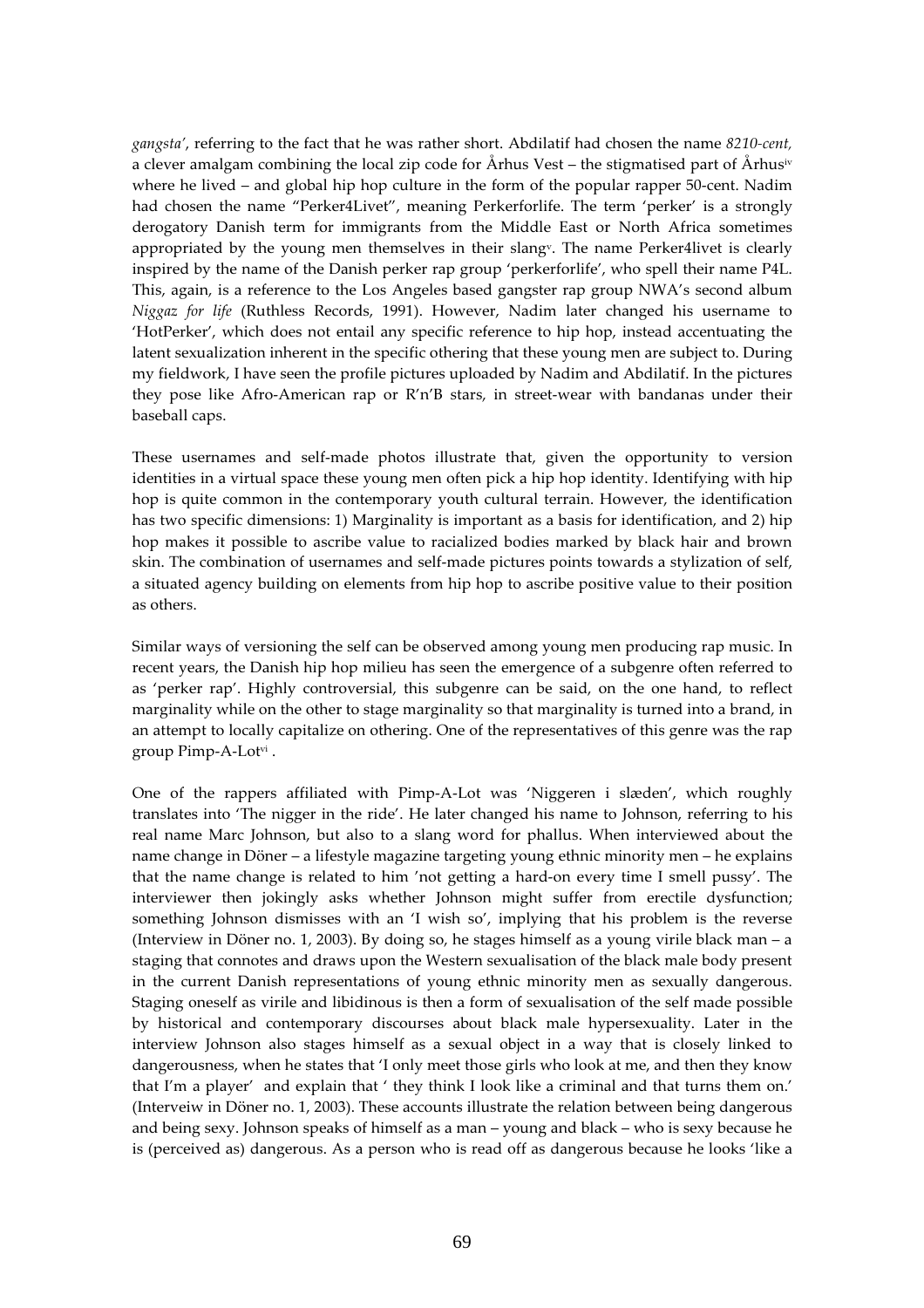criminal'. Looking like a criminal is about style, and about style being perceived in a specific way when combined with certain bodily signs of race and ethnicity. The combination of hip hop style, dark hair and brown skin makes it possible that Johnson is perceived as dangerous, and therefore sexy. Johnson as an icon or sexual object comes to carry the connotations related to Western imaginaries of black men as sexually dangerous and genitally well-endowed, which parts of US hip hop has appropriated. By stylizing the self using elements taken from the subcultural universe of hip hop, Johnson accentuates the latent positive dimensions inherent in the Western imagery of the black man, and thus capitalizes on othering.

It is obviously impossible to know what the young women Johnson has sexual relations with think of him – if they exist. However, here it is enough to observe that it is possible for Johnson to tell about his self in this way, and that in doing so, he draws upon a historical conception of the black man, with colonial roots. As Mercer & Julien has pointed out:

Historically, the European construction of sexuality coincides with the epoch of imperialism and the two inter-connect. Imperialism justified itself by claiming that it had a civilising mission – to lead the base and ignoble savages and 'inferior races' into culture and godliness. The person of the savage was developed as the Other of civilisation and one of the first 'proofs' of this otherness was the nakedness of the savage, the visibility of his sex. This led Europeans to assume that the savage possessed an open, frank and uninhibited 'sexuality'… (Mercer & Julien, 1988, pp. 106-7).

In colonial thinking the black man is constructed as hypersexual. This historical idea of the sexy black man can be actualized by stylizing one's self using elements from hip hop<sup>vii</sup>.

The empirical examples above illustrate a type of reaction to othering, which can be termed capitalization. This type of reaction works not by resisting to occupy the position of the other per se, but by resisting the devaluation and attempting to capitalize locally on being in the position of the other, by accentuating those dimensions within the ambivalent gaze of the majority which can be ascribed value. As Sandberg has noted, such strategies draw heavily on public stereotypes (Sandberg, 2005). Similarly, Vestel has pointed out that the sign of the 'dangerous foreigner' is one of several available for the staging of self (2004, p. 449). What can be observed is a stylization of self, a form of cultural agency which allows these young men to capitalize on othering, to become sexy and dangerous and to see themselves as having social value, perhaps even as being superior, as opposed to the inferior other.

It is worth noting that the strategies analyzed here are distinctively masculine (Prieur, 2002), if not masculinist. Therefore they are highly controversial, and, in US debates about hip hop and rap, parallel strategies have been criticised by feminists (Armstrong, 2001; Weitzer & Kubrin, 2009). Rap is however also a reflection of the marginalization and alienation experienced by its founders at the racialized and socioecomically deprived margins of urban USA. Here it plays a role as a medium for critique. Consequently, much hip hop  $-$  including perker rap  $-$  has political and antiracist contents (Sernhede, 2009), and hip hop constitutes ambivalence between antiracism and feminism.

# Refusal

Whereas the form of agency analysed above can be thought of as capitalizing on othering, strategies which can be interpreted as refusal towards occupying the position of the other are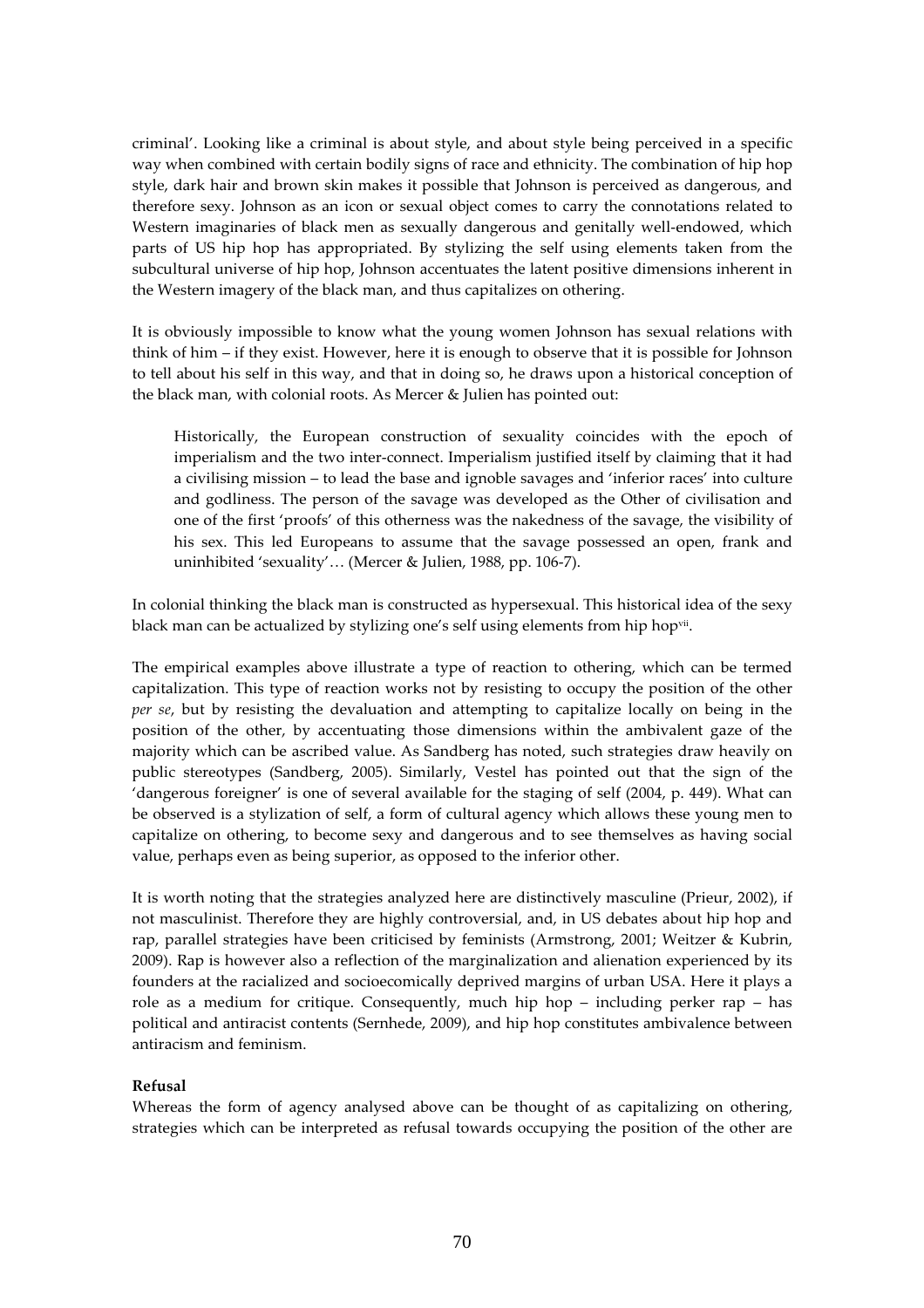also present in my material. Such strategies articulate distance from the category of the other explicitly or through irony.

One evening I accompanied a group of 10-12 young men and a social worker (Manou) from a youth club in Århus to the nearby smaller town of Skanderborg. We shop at a supermarket:

The boys are kidding around and making a lot of noise. (...) We head towards the checkout. The boys start joking by seemingly accusing each other of having stolen. 'Hey, that guy's taken something', one of them says in a twisted, squeaky voice. Samir and Kawan are throwing the American football they brought along back and forth across the refrigerated display counter with this week's special offers and careful arrangements of fruit and vegetables. The boys get in line at the checkout and continue to seemingly accuse each other of having stolen some of the shops' products. 'Have you taken something, have you taken something?' they ask each other in caricatured, high-pitched voices, as if imitating an imagined officious shop assistant. The women at the cash registers take it with a smile and get them through the checkout.

### Memo, 27 October 2005

In this episode, the young men seem, at first glance, to be mocking each other. However, on my interpretation, there is more going on, since the caricature of the officious shop assistant is played out in front of a larger audience: Manou (ethnic minority), me (ethnic majority), the women at the cash registers and the other customers (all ethnic majority). To make a caricature of an officious shop assistant can be interpreted as a way of saying: We are well aware that you are probably thinking that kids like us have something that is not theirs in their pockets. Hence the mocking carried out by the young men can be understood as a comment, talking back to the othering gaze, resisting and at the same time playing with the image of the criminal 'immigrant' young man. There is of course no way of knowing what the staff and customers actually thought. But it is not unlikely that the young men have experienced being accused of criminal activities by police and other social control agencies because of their bodily markers of youth, visible ethnic minority background and maleness (Wellendorf & Cakmak, 2007; Ansel-Henry & Jespersen, 2003). Other examples of refusal were articulated in the interaction between the young men and me. The following interview exchange takes place in the social project:

[Interviewer asks about the division of labour in Tahir's his family] Tahir: … of course my little brother doesn't help my mother with the cooking, like. SQJ: What do you think about this way of living, do you like it, or…? Tahir: What do you mean? SQJ: That stuff, like some, the women do some things and the men do other things. Tahir: It's also like that in Danish families. SQJ: Certainly, certainly. Yes. Tahir: It is. It's often the mother who cooks and the father he…I've often seen that, like. SQJ: Yes. Tahir:…It's not… SQJ: No, but I didn't say. Tahir: No-no, no-no, but it's often like that. It's pretty normal. SQJ: Yes. Tahir: I don't see…it's pretty normal. SQJ: Yes. I think it's fair enough. Ehm, when you grow older, would you like to live in the same way or... Interview, 16 December 2003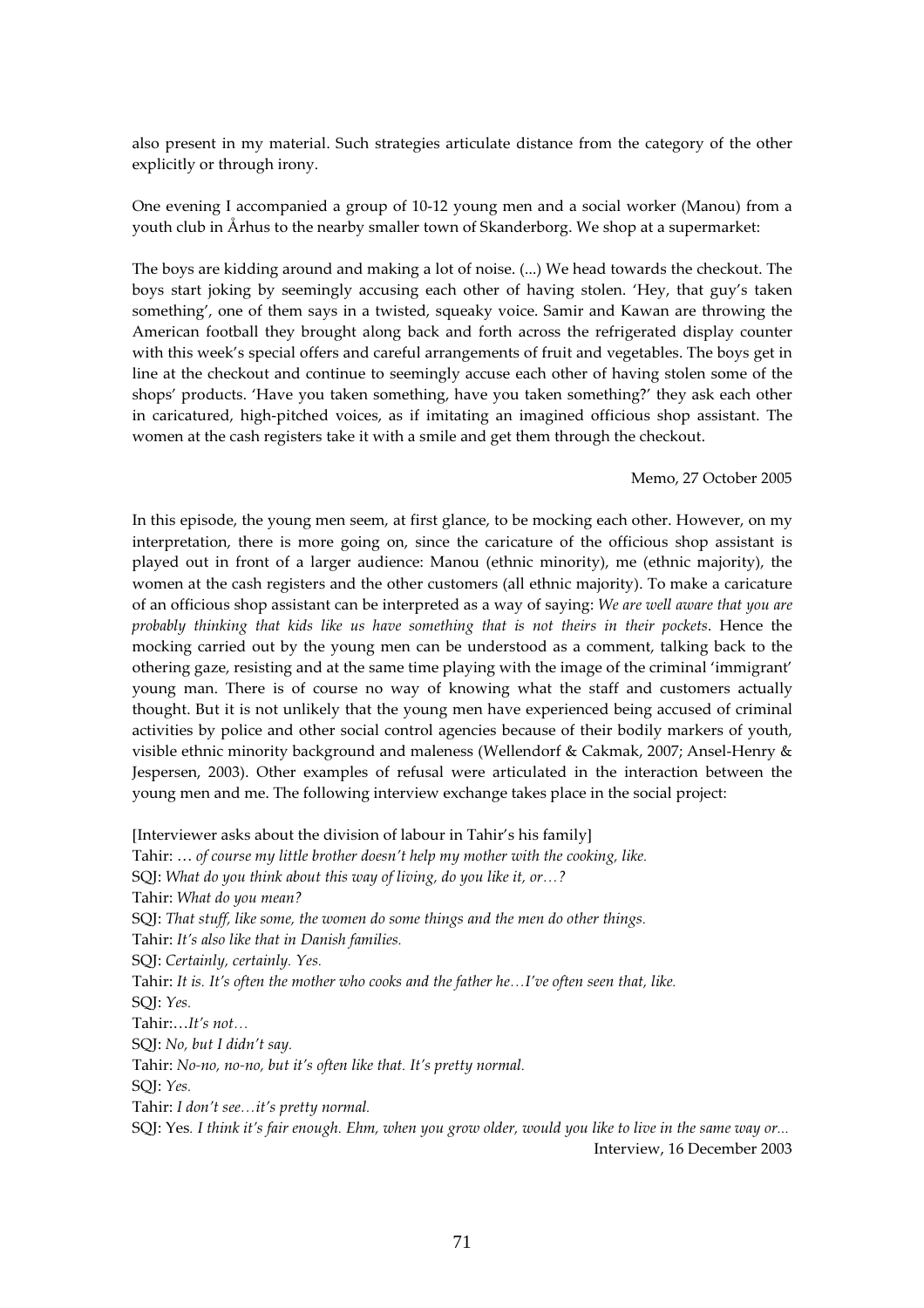The excerpt illustrates how the field relations were sometimes conditioned by the ways gender and ethnicity intersect in Danish debates on migration and integration. By a subtle underlying mechanism the researcher is positioned as a representative of legitimate culture. Simultaneously Tahir is positioned as an illegitimate other, and his answers are articulated from this position. It is not only a matter of (mis)understanding each other, but also a matter of positions being shaped by the relational interplay between two actors bodily marked as respectively minority and majority in a specific societal context. This explains why Tahir reacts from the position as the ethnified other, illegitimate in terms of gender relations such as division of domestic labour. In other words, questions about gender are asked by a researcher already positioned as white and Danish, to a young ethnic minority man already pointed out by public discourse as a representative of inappropriate gender inequalityviii (Jensen, 2009). Tahir, however, refuses being positioned as the other. He protests against the othering of him and his family. He disidentifies<sup>ix</sup> with the identity he is offered, and *claims normality*, while at the same time accepting the implicit premise of not being Danish. In other words, he exercises power by refusing the identity the situation offers him.

Other exchanges touch explicitly upon media representations and knowledge production. The following episode took place in a youth club:

AbdiRahmane and Thomas are in the room. Suddenly AbdiRahmane says loudly [referring to me]. 'Hey, what is it that he's doing, that guy?' (...) 'He's a writer. He's written that book, you know'', Abbas answers: 'Hey, what are you writing about us?', Ousamah asks […] 'Hey writer', AbdiRahmane says and continues. 'Where do you want to go with that? You're on the wrong track. You need to become a doctor' (...) 'That's where the future lies. Not that writer stuff'. He begins walking around the room. 'What do you want to write about us. What is there to write?' He sits down beside me. 'Okay', he says, 'Let's say this is a talk show. You only get 5 seconds, and I'll ask you about something: What do you want to say about these young people here in [X-City]. Remember, you've only got 5 seconds'. 'Then you can't say anything', I start. 'Come on, say something', he says and continues, 'About the young people, they're in such a bad place and there's so much crime'. ' Shut up, AbdiRahmane', someone says, laughing. 'You're confusing yourself ', someone else adds. AbdiRahmane continues, still in his mock talk show host voice. 'There is a lot of crime, what do you want to say?'. 'There isn't that much', I reply and continue, 'You're not gangsters or anything like that'. 'Yes. it's true… there is', says AbdiRahmane. 'Not as much now as there used to be', Abbas adds and continues: 'We used to do a lot, but we're not doing as much now'. 'Yes ', I say, 'but it's not as much as it says in the papers'. Abbas answers, 'The papers have written about us before, but that was then. Then we did a lot'. AbdiRahmane ends his show. 'No', he says. 'That writer stuff is no good'. In a slightly more serious tone he adds: 'It is okay, you're on the right track. But you have to come up with something else'.

#### Memo, 4 September 2003

In the episode, AbdiRahmane is 'having a laff' (Willis 1978), joking with the researcher at the same time as entertaining the other young men in the room. In a subversive way, he confronts the researcher with the fact that he as a writer has the privilege of producing authoritative descriptions of the young men. In other words, he seizes power and subverts the privilege of description. Accordingly, I have difficulties giving a qualified answer when AbdiRahmane takes on the role of a zealous journalist pressuring me for an answer by repeating the words 'What do you want to say'. All I come up with is a somewhat quiet pointing out that they are not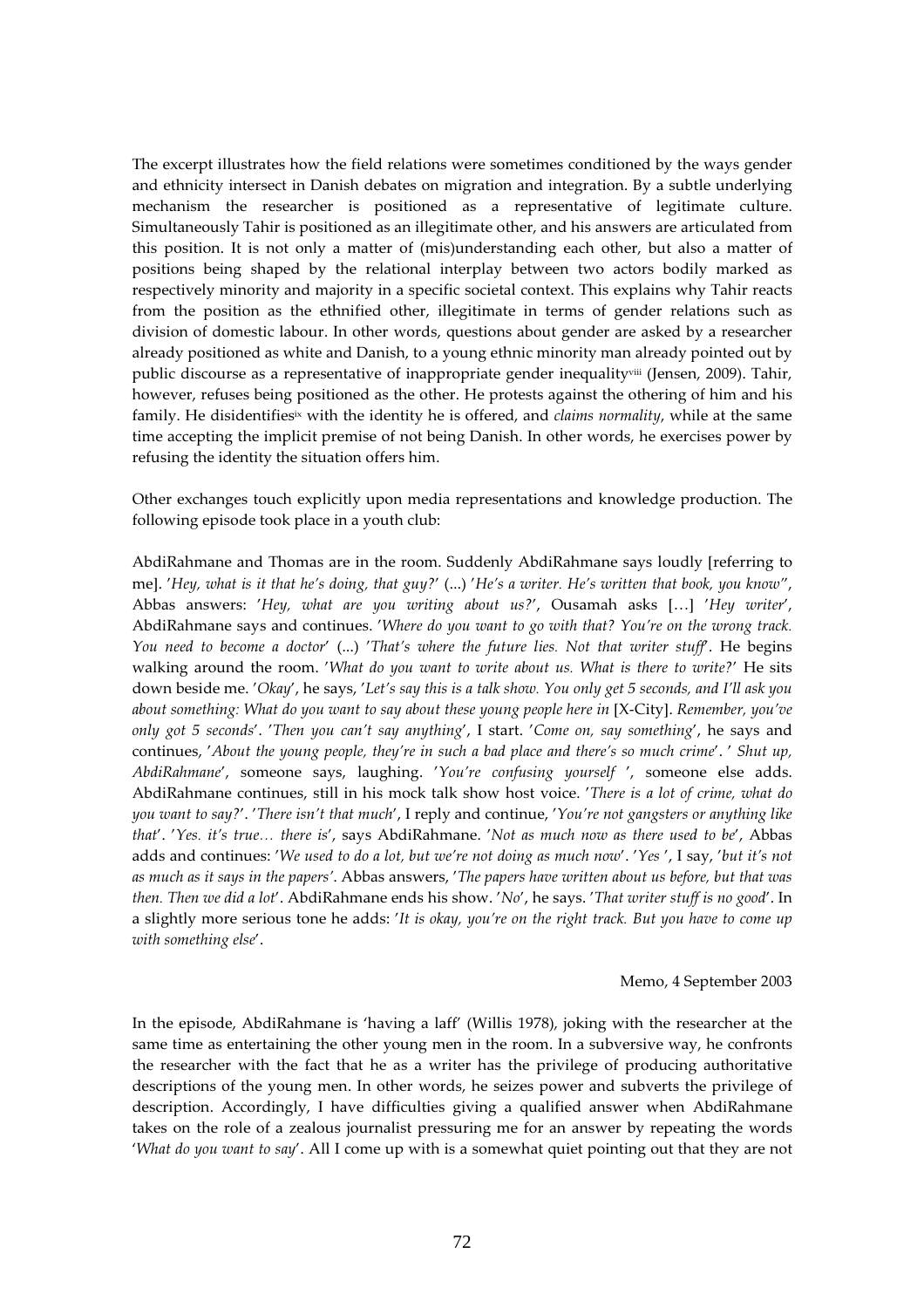as criminal as they are often described. At the same time, AbdiRahmane is mocking the media's representation of the young men and the neighbourhood they live in, when, assuming the role of a talk show host, he insists that the young men 'are in such a bad place and there's so much crime'. AbdiRahmane's joking can be interpreted as an ironic comment on the overall discursive context of the research. This is important because, as shown above, Spivak addresses the privilege of controlling representation as the property of the powerful. However, AbdiRahmane resists those who have the power to position him and his friends as criminal others living in 'a bad place' by reclaiming the role of the 'representer', the producer of knowledge.

### Discussion and conclusion

Generalizing the substantial empirical findings outlined above to all ethnic minority young men, or even all marginalized ethnic minority young men, would itself be othering. Therefore it must be emphasized that the concrete reactions outlined above cover only one specific cluster of reactions to othering among a specific group and in a limited number of contexts. It is also necessary to emphasize that the refusal of othering analysed above can be understood as a specific variant of a common tendency to refuse negative categorizations imposed by others. Claiming normality, insisting that one is not that different, can be a strategy for humanization. Constructing oneself as a normal, ordinary person is therefore also a way of appealing for sympathy and understanding (Sandberg & Pedersen, 2006, p. 237).

Now, to return to an assessment of the limitations and potentials inherent in the concept of othering, the analysis has shown that othering is not a straightforward process of individuals or groups being interpellated to occupy specific subordinate subject positions. On the contrary, agency is at play, and actors far from always accept becoming the other self. Othering can be capitalized upon or disidentified from.

It is worth dwelling on the type of agency which has been termed capitalization. This type of agency illustrates how othering discourses can, in a paradoxical way, be part of the symbolic raw material of agency. Elements of othering discourses may be appropriated, because such elements can be given local value as part of a subcultural style. That is possible because the specific discourses of othering relevant here are latently ambivalent in their gaze upon the other, as they also contain implicit exoticism and fascination of the other. For some young ethnic minority men, the public stereotype of the black male can be used as a resource – an element in the 'pool of styles, meanings and possibilities' (Willis, 1978, p. 59) at hand for producing styles – offering them a way to capitalize on othering. Othering discourses, even if they are experienced as painful, also open a space for agency. In a paradoxical way, agency as capitalization illustrates the continued relevance of the concept of othering: Thinking in terms of othering allows us to grasp how power structures condition agency and to reflect on how historical symbolic meanings frame the possibilities at hand for negotiating identity. Capitalization has dimensions of both resistance and reproduction, because it can be interpreted as an attempt to challenge the devaluation of the other, although it does not disrupt the category.

Another type of agency in relation to othering has been termed refusal. This strategy is based on rejecting the category of the other. Thus in many instances, informants refuse to occupy the position of the other, whether in relation to the researcher or in relation to third parties. In such situations the young men often claim normality.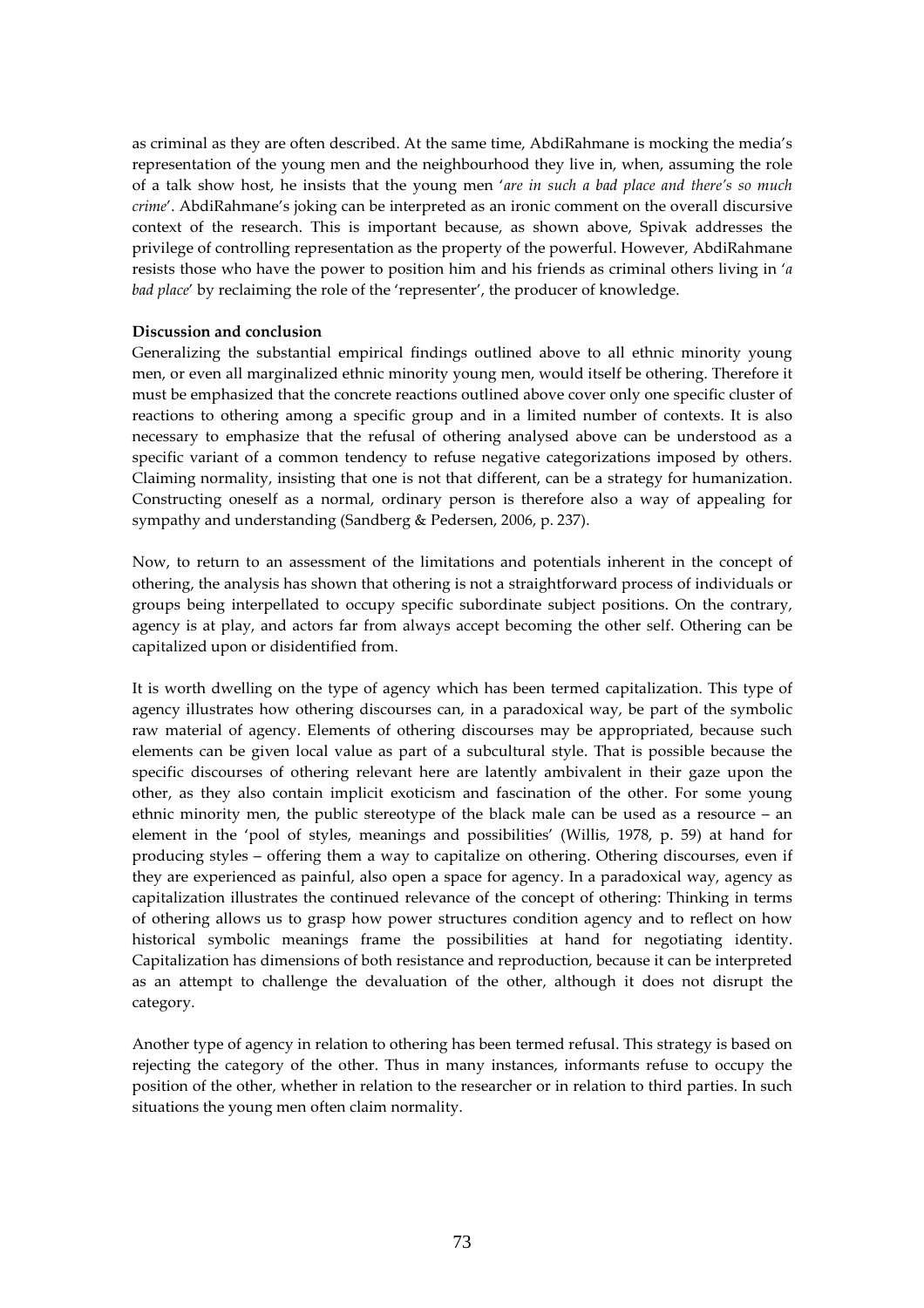It is also worth dwelling on the motif of claiming normality, which appears quite often in my material. Although these young men often claim normality, there is not one case of informants explicitly categorizing themselves as Danes. This can be explained by the character of the Danish discourses about migration, as these discourses block the way to 'Danishness' for anyone not part of the imagined Danish kin (cf. Fangen, 2007). Furthermore, aspiring to become Danish would imply aspiring to exchange one particular identity for another, to exchange firstness for otherness. The fact that the young men do not aspire to 'Danishness', but do claim normality, can therefore be interpreted as an attempt to carve out a space in-between, a thirdspace, which is not defined by firstness and otherness, but transcends the dichotomy: simply as a normal human being - not Danish, but also not different from the Danish. It may have some overlaps with Danishness as this third position could sometimes have some of the same attributes as those ascribed to Danishness. However, it is not synonymous with (an aspiration to) Danishness. This attempt to carve out a third space which transcends majority and minority problematizes the binary thinking inherent in the concept of othering. That, however, does not mean that the concept of othering should be discarded. On the contrary, the concept seems well suited for grasping a specific type of space for agency. Its merits furthermore lies in its potential for understanding contemporary discourses in the light of history, its openness towards intersectionality, and its understanding of identity formation as a process. However, when used in an analysis of concrete identity formation, the concept of othering works best when used in a dialogue with concepts more suited for grasping agency.

Acknowledgement: I thank the anonymous reviewer, whose constructive comments greatly improved the analytical points advanced in this manuscript.

### References

Alexander, C. E. (2000). The Asian Gang – Ethnicity, Identity, Masculinity. Oxford: Berg

Althusser, L. (1971). Lenin and philosophy and other essays. London: New Left Books

Andersen, K. V. (2006). Perker med no-life i Velfærds-danmark. Dansk Sociologi, 17 (2): 27-41

Andersson, M. (2010). The social imaginary of first generation Europeans. Social Identities, 16(1): 3-21

Andreassen, R. (2005). The Mass Media's Construction of Gender, Race, Sexuality and Nationality Doctoral dissertation. University of Toronto, Canada

Ansel-Henry, A. and Jespersen, S. B. (2003). Konflikt på gadeplan – når etnisk minoritetsungdom og politi mødes (research report). Center for Ungdomsforskning, Roskilde University

Armstrong, E. G. (2001). Gangsta misogyny: A content analysis of the portrayals of violence against women in rap music, 1987-1993. Journal of Criminal Justice and Popular Culture, 8 (2): 96-126

De Beauvoir, S. (1997). The Second Sex. London: Vintage [first published in French in 1949]

Bhatt, C. (2006). The Fetish of the Margins: Religious Absolutism, Anti-racism and Postcolonial Silence. New Formations, 59: 95-115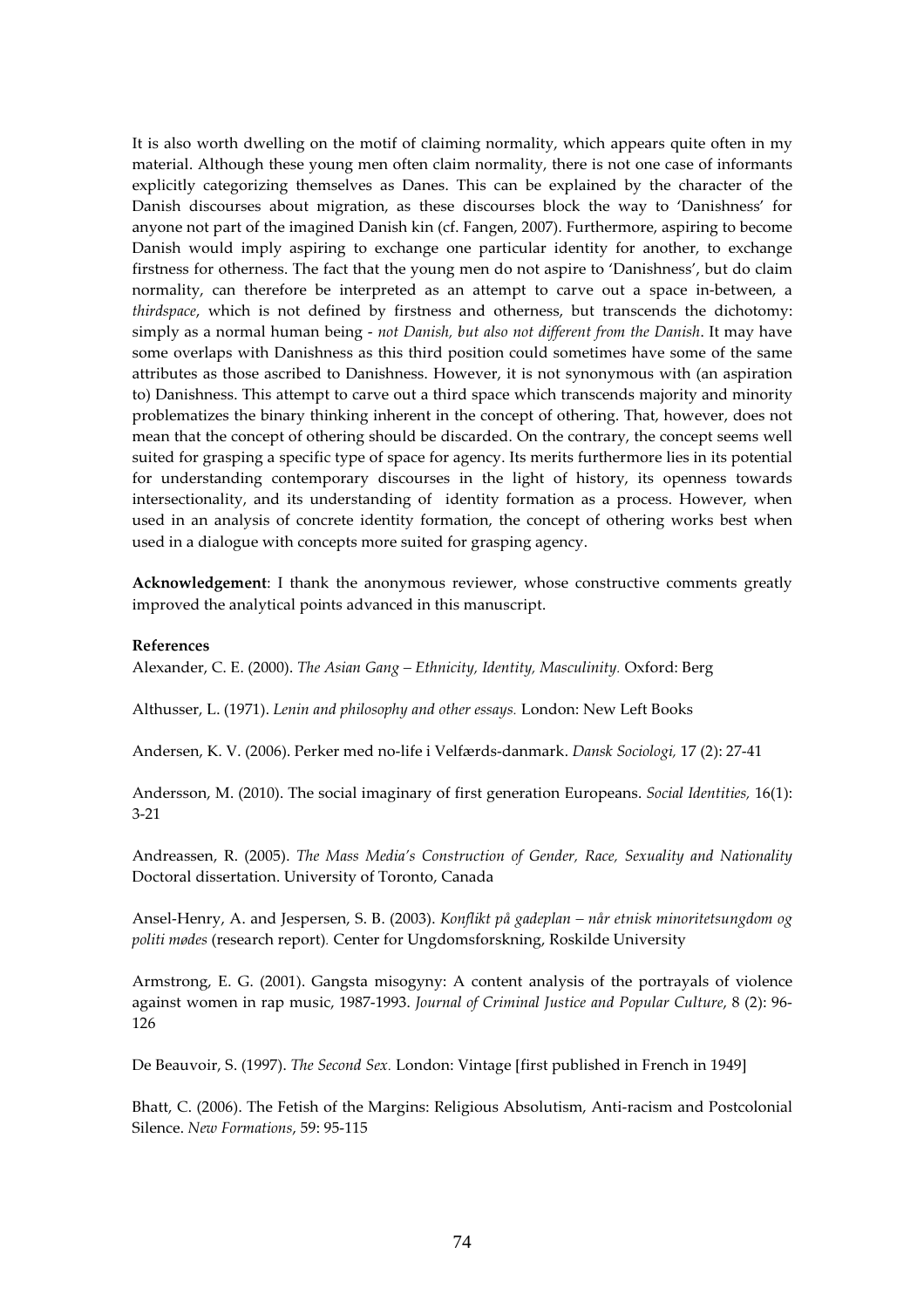Brah. A. and Phoenix, A. (2004). Ain't I a woman? Revisiting intersectionality. Journal of International Women's studies, 5 (3): 75-86

Carrington, B. and Wilson, B (2004). Dance Nations: Rethinking Youth Subcultural Theory. In A. Bennett and K. Kahn-Harris (Eds.), After Subculture – Critical Studies in Contemporary Youth Culture. New York: Palgrave.

Collins, P. H. (2000). It's all in the family: Intersections of Gender, Race and Nation. In U. Narayan and S. Harding (Eds.), Decentering the center: Philosophy for a multicultural, postcolonial and feminist world. Bloomington: Indiana University Press

Collins, P. H. (1989). The Social Construction of Black Feminist Thought, Signs, 14 (4): 745-773

Crenshaw, K.W. (1989). Demarginalizing the Intersection of Race and Sex: A Black Feminist Critique of Antidiscrimination Doctrine, Feminist Theory and Antiracist Politics. University of Chicago Legal Forum. University of Chicago 1989: 139-167

Crenshaw, K.W. (1991). Mapping the Margins - Intersectionality, Identity Politics and Violence Against Women of Colour. Stanford Law Review, 43(6): 1241-1299

Diken, B. (1998). Strangers, Ambivalence and Social Theory. Aldershot: Ashgate

Fangen, K. (2007). Breaking up the Different Constituting parts of Ethnicity: The Case of Young Somalis in Norway. Acta Sociologica, 50(4): 401-414

Gans, J. C. (2008). Re-thinking intersectionality. Feminist Review, 89: 1-15

Gingrich, A. (2004). Conceptualizing Identities. In G. Bauman and A. Gingrich (Eds.), Grammars of Identity/Alterity –A Structural Approach. Oxford: BergHahn

Goffman, E. (1963). Stigma –Notes on the Management of Spoiled Identity. Harmondsworth: Penguin Books.

Heartfield, J. (2005). 'Hegel Dispirited: the reification of the Other in Kojève, DeBeauvoir and Sartre'. In B, Shaw & G, Woolam (Eds.) 'Us and Them', Static Pamplet, http://www.static-ops.org/archive\_june/essay\_3.htm, 19/11 2007

Hervik, P. (2004). The Danish Cultural World of Unbridgeable Differences. Ethnos, 69(2): 247- 267

Hughes, A and Witz, A. (1997). Feminism and the Matter of Bodies: From de Beauvoir to Butler. Body & Society, 3 (1): 47-60

Hviid, K. (2007). No life. (Doctoral dissertation). Aalborg University, Denmark

Jensen, S. Q. (2010a). Masculinity at the margins – othering, marginality and resistance among young marginalized ethnic minority men'. NORMA 5(1): 7-26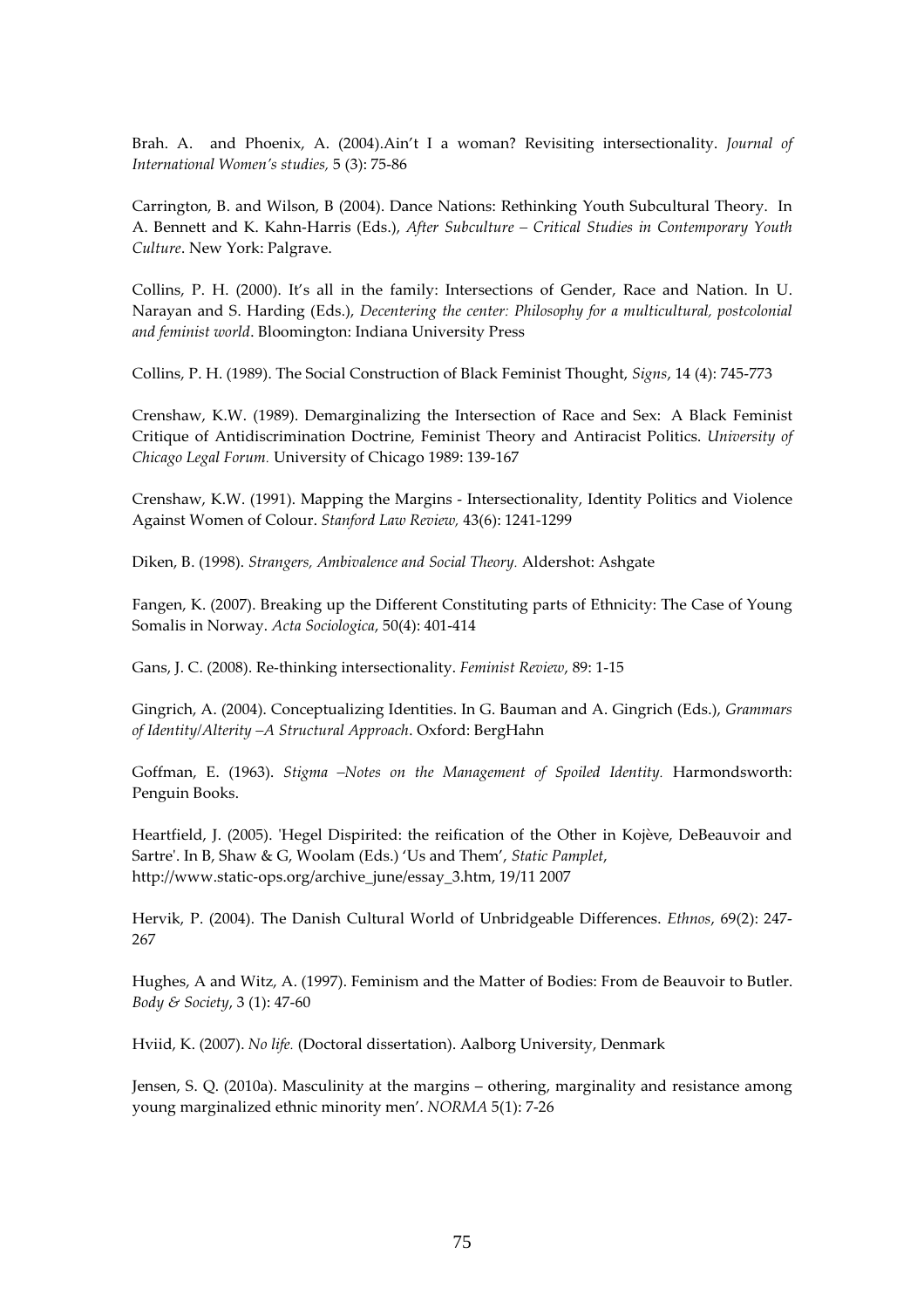Jensen, S. Q. (2010b). "Østerbro Outlaws" – om subkulturteori og marginaliserede unge mænd med indvandrerbaggrund. Tidsskrift for Ungdomsforskning 10 (1): 3-21

Jensen, S. Q. (2009). "Er det noget med bander?" – om modstand, andenhed og positioner i et sociologisk feltarbejde. Dansk Sociologi 20 (1): 45-63

Jensen, S. Q. (2007). 'Fremmed, farlig og fræk', PhD dissertation, Department of History, International and Social Studies, Aalborg University, Denmark

Jensen, S. Q. (2006). Rethinking Subcultural Capital. Young 14 (3): 257-276

Layder, D. (1998). Sociological practice. London: Sage

Lister, R. (2004). Poverty. Cambridge: Polity Press

Löfgren, O. (1987). Deconstructing Swedishness: culture and class in modern Sweden. In A. Jackson (Ed.), Anthropology at Home (ASA Monographs 25). London: Tavistok

McLaren, P. (1994). White terror and oppositional agency. In D. T. Goldberg (Ed.), Multiculturalism: a Critical Reader. Oxford: Blackwell

Mercer, K. and Julien, I. (1988). Race, Sexual Politics and Black Masculinity: A Dossier. In R. Chapman and J. Rutherford (Eds), Male order: Unwrapping masculinity. London: Lawrence & Wishart

Prieur, A. (2002). Gender Remix. Ethnicities, 2 (1): 53-77

Raby, R (2005). What is Resistance?. Journal of Youth Studies, 8(2): 151-171

Riggins, S. H. (1997). The Rhetoric of Othering. In S. H. Riggins (Ed.), The Language and Politics of Exclusion – Others in Discourse. Thousand Oaks: Sage

Røgilds, F. (2002). Den nye racisme: Aktører. Forhistorie. Modstrategier. Dansk Sociologi, 13(3): 101-110

Said, E. (1995). Orientalism. London: Penguin Books [first published in 1978]

Sandberg, S. and Perdersen, W. (2006). Gatekapital, Oslo: Universitetsforlaget

Sandberg, S (2005). Stereotypiens dilemma. Tidsskrift for Ungdomsforskning, 5(2): 27-46

Schwalbe, M. (2000). The Elements of Inequality. Contemporary Sociology, 29(6): 775-781

Schwalbe, M. et. Al. (2000).Generic Processes in Reproduction of Inequality: An interactionist Analysis. Social Forces, 79(2): 419-452

Sernhede, O. (2009). Territorial stigmatisering. Social Kritik, 118: 4-21

Skeggs, B. (2004). Class, Self, Culture. London: Routledge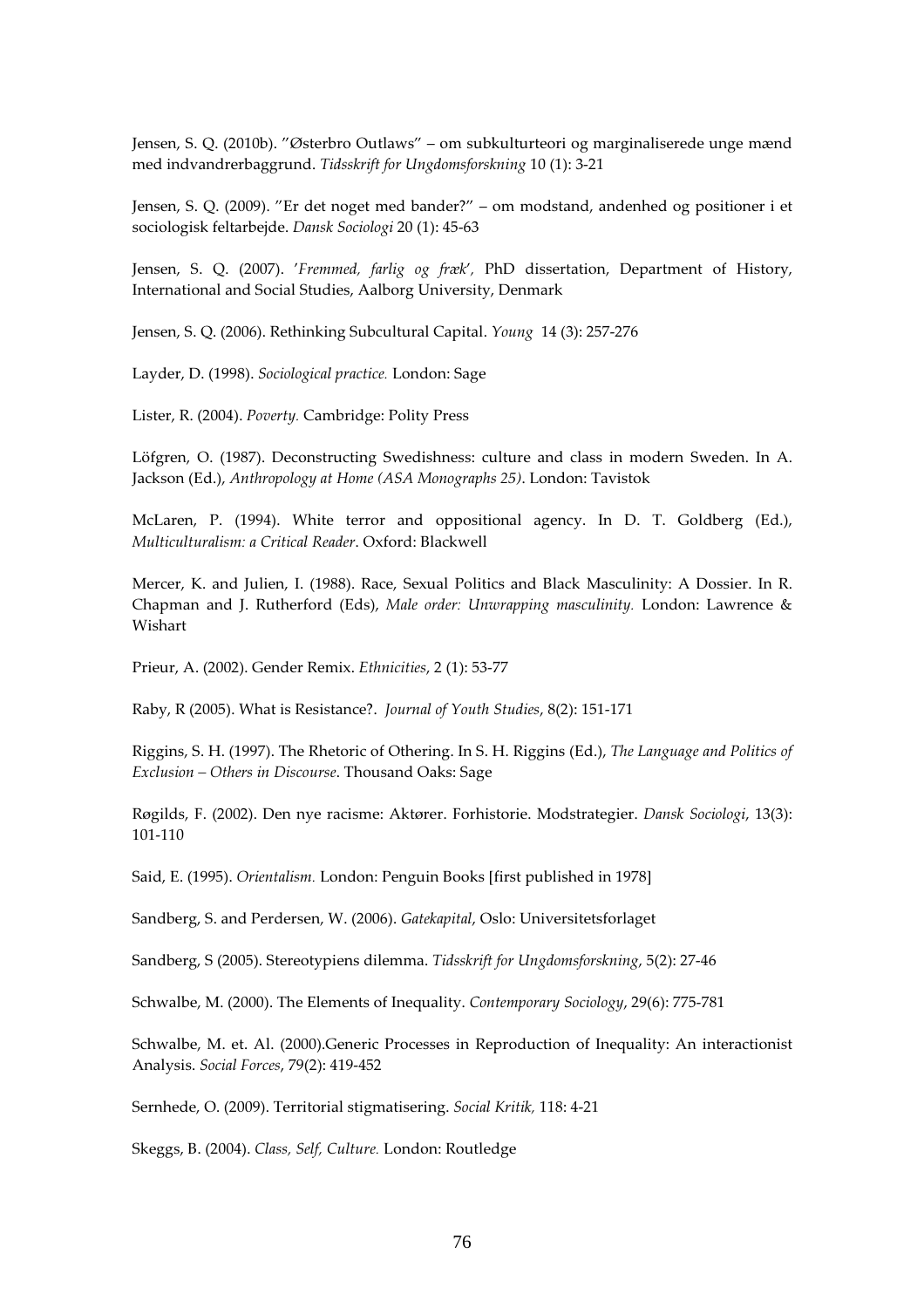Skeggs, B. (1997). Formations of Class and Gender. London: Sage

Soja, E. W. (1996). Thirdspace: Journeys to Los Angeles and Other Real-and-Imagined Places, Oxford: Blackwell

Spivak G. C. (1980). Revolutions that yet have no model: Derrida's limited inc. Diacritics, 10(4): 29-49

Spivak G. C. (1985). The Rani of Sirmur: an essay in reading the archives. *History and Theory*, 24(3): 247-272

Staunæs, D. (2007). "I am right behind him"- Managing Fear and Boys in the Time of the Danish Cartoon Crisis. Paper at the Social- and Cultural Psychological Research Perspectives on the Intersection between Individualization – Identity – Ethnicity. University of Roskilde October 2007

Thornton, S. (1995). Club cultures. Cambridge: Polity Press

Vestel, V. (2004) A community of Differences – hybridization, popular culture and the making of social relations among multicultural youngsters in "Rudenga", East Side Oslo. Doctoral Dissertation, Nova Rapport 15/2004, Norway

Weitzer, R. and Kubrin, C. E. (2009). Misogyny in Rap Music: A Content Analysis of Prevalence and Meanings. Men and Masculinities, 12 (3): 3-29

Wellendorf, R. and Cakmak, M. (2007). Gadedrenge: Yngre etniske drenge i gadebilledet og deres møder med politi og borgere (research report), Copenhagen: Center for Ungdomsforskning

Willis, P. (1997). Theoretically informed ethnographic study. In S. Nugent and C. Shore (Eds.), Anthropology and Cultural Studies. London: Pluto Press.

Willis, P. (1978). Learning to Labour. Aldershot: Ashgate

Wren, K. (2001). Cultural racism: Something rotten in the state of Denmark? Social & Cultural Geography 2(2): 141-163

Yilmaz, F. (1999). Konstruktionen af de etniske minoriteter: Eliten, medierne og "etnificeringen" af den danske debat. Politica, 31(2): 177-191

Also used: 'Westkyst ind til Benet' (Interview with U\$O & Johnson by Rasmus Poulsen) Döner Magazine Nr. 1, november 2003: 12-20

### Author

Sune Qvotrup Jensen is Cand. Scient. Soc., PhD, and works as an Assistant Professor in the Department of Sociology and Social Work at Aalborg University, Denmark. Email: qvotrup@socsci.aau.dk